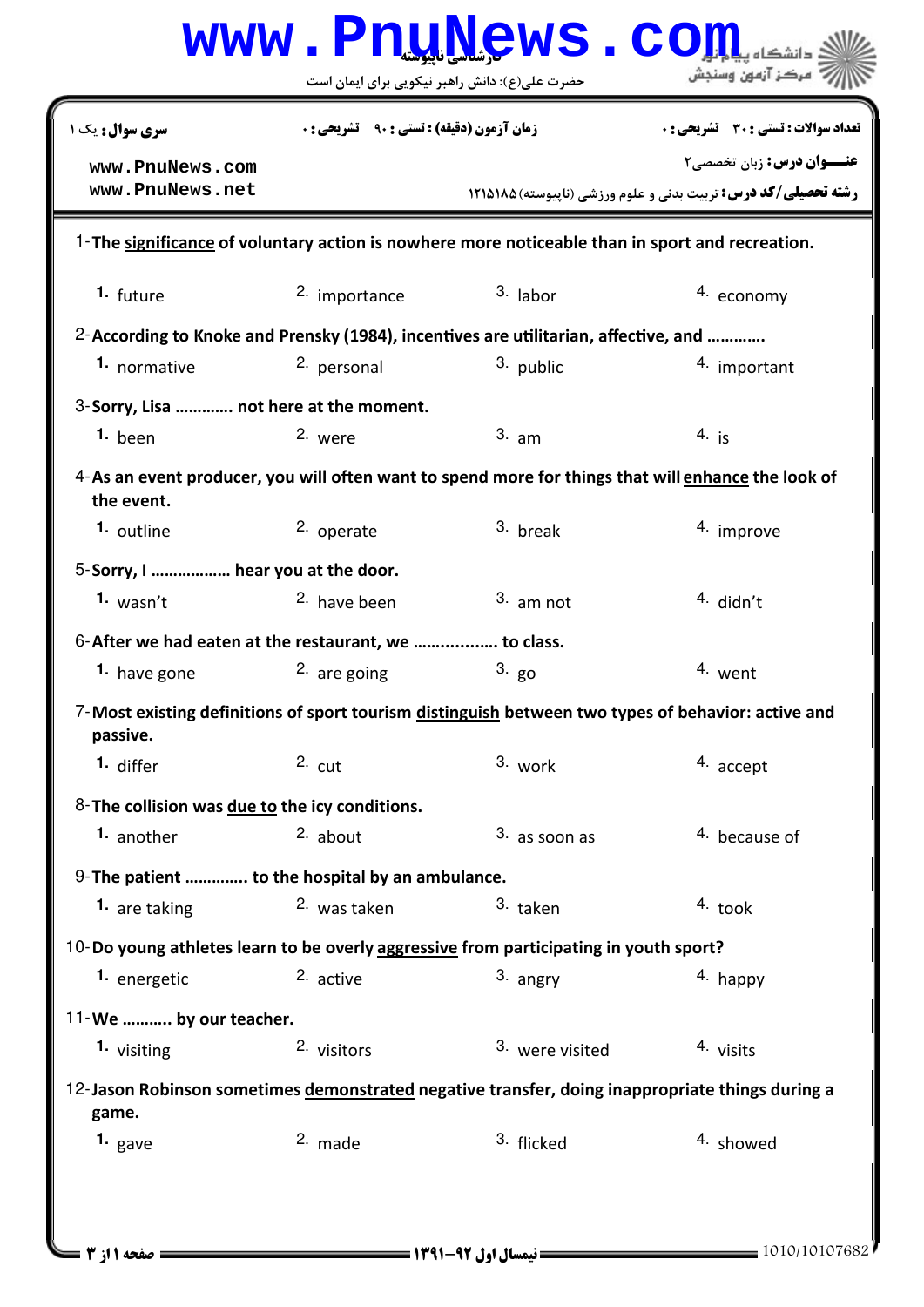|                                                                                                                                               |                                                  | www.PnuNews.co                                       |                                                                                                          |  |  |
|-----------------------------------------------------------------------------------------------------------------------------------------------|--------------------------------------------------|------------------------------------------------------|----------------------------------------------------------------------------------------------------------|--|--|
|                                                                                                                                               |                                                  | حضرت علی(ع): دانش راهبر نیکویی برای ایمان است        | ُ ' مرڪز آزمون وسنڊش                                                                                     |  |  |
| <b>سری سوال :</b> یک ۱                                                                                                                        | <b>زمان آزمون (دقیقه) : تستی : ۹۰٪ تشریحی: 0</b> |                                                      | <b>تعداد سوالات : تستی : 30 ٪ تشریحی : 0</b>                                                             |  |  |
| www.PnuNews.com<br>www.PnuNews.net                                                                                                            |                                                  |                                                      | <b>عنــوان درس:</b> زبان تخصصي٢<br><b>رشته تحصیلی/کد درس:</b> تربیت بدنی و علوم ورزشی (ناپیوسته) ۱۲۱۵۱۸۵ |  |  |
|                                                                                                                                               | provides examples and page references is called  |                                                      | 13-A kind of dictionary which defines or explains some of the technical terms in the book, and often     |  |  |
| 1. glossary                                                                                                                                   | <sup>2</sup> bibliography                        | $3.$ index                                           | 4. text                                                                                                  |  |  |
| 14-Bill earned an A on his essay,  Susan got a B.                                                                                             |                                                  |                                                      |                                                                                                          |  |  |
| 1. whereas                                                                                                                                    | 2. similarly                                     | 3. whenever                                          | 4. after                                                                                                 |  |  |
| 15-John is the boy from  I borrowed the book.                                                                                                 |                                                  |                                                      |                                                                                                          |  |  |
| $1.$ which                                                                                                                                    | $2.$ whom                                        | $3.$ how                                             | 4. whose                                                                                                 |  |  |
| 16-Stability involves the ability to maintain one's relationship to the force of gravity.                                                     |                                                  |                                                      |                                                                                                          |  |  |
| 1. $stop$                                                                                                                                     | 2. change                                        | 3. discover                                          | 4. keep                                                                                                  |  |  |
| 17-Ibid. and op cit. are common in footnotes. Ibid. means  and op cit. means<br>respectively.                                                 |                                                  |                                                      |                                                                                                          |  |  |
| 1. in the same place / in the work cited                                                                                                      |                                                  |                                                      | <sup>2.</sup> in the work cited / in the same place                                                      |  |  |
| 3. the same / the opposite                                                                                                                    |                                                  |                                                      | 4. the opposite / the same                                                                               |  |  |
| 18-Which plural form is NOT correct?                                                                                                          |                                                  |                                                      |                                                                                                          |  |  |
| 1. wolf $\rightarrow$ wolves $2.$ elf $\rightarrow$ elfs                                                                                      |                                                  | 3. life $\rightarrow$ lives                          | 4. self $\rightarrow$ selves                                                                             |  |  |
| 19-The economy is much larger and far more pervasive than the work world of wage labor, capital,<br>and public bureaucracies or corporations. |                                                  |                                                      |                                                                                                          |  |  |
| موقتى 1.                                                                                                                                      | محسوس 2.                                         | ف <sub>ر</sub> اگي <sub>ر</sub> .3                   | عملی .4                                                                                                  |  |  |
| 20-Generally I like creating revenue more than I like focusing on where the money is spent.                                                   |                                                  |                                                      |                                                                                                          |  |  |
| بحرا <sub>ن</sub> <b>-1</b>                                                                                                                   | د, آمد .2                                        | 3. استخدام                                           | افزايش 4.                                                                                                |  |  |
|                                                                                                                                               |                                                  |                                                      |                                                                                                          |  |  |
| 21-Some organizations, called conglomerates, compete in dozens or even hundreds of markets.                                                   |                                                  |                                                      |                                                                                                          |  |  |
| رقابت کردن 1.                                                                                                                                 | , ساند <sub>ن</sub> .2                           | 3. منحصر کردن                                        | آوردن 4.                                                                                                 |  |  |
| 22-Participation in daily physical education classes improves a child's self-esteem.                                                          |                                                  |                                                      |                                                                                                          |  |  |
| عزت نفس <b>1.</b>                                                                                                                             | خودخواهي 2.                                      | خودفريبي .3                                          | خودستايى 4.                                                                                              |  |  |
| 23-Jason Robinson's dazzling side-step is an example of proactive facilitation.                                                               |                                                  |                                                      |                                                                                                          |  |  |
| تسهيل جانبي 1.                                                                                                                                | اقدام فرعی 2.                                    | عا <sub>ر</sub> ضه جانبي <sup>.3</sup>               | جاخال <sub>ی،</sub> 4                                                                                    |  |  |
|                                                                                                                                               |                                                  |                                                      |                                                                                                          |  |  |
| = صفحه 12; 3                                                                                                                                  |                                                  | <b>ـــــ ن</b> یمسال اول ۹۲-۱۳۹۱ <b>ــــــــــــ</b> | $= 1010/10107682$                                                                                        |  |  |